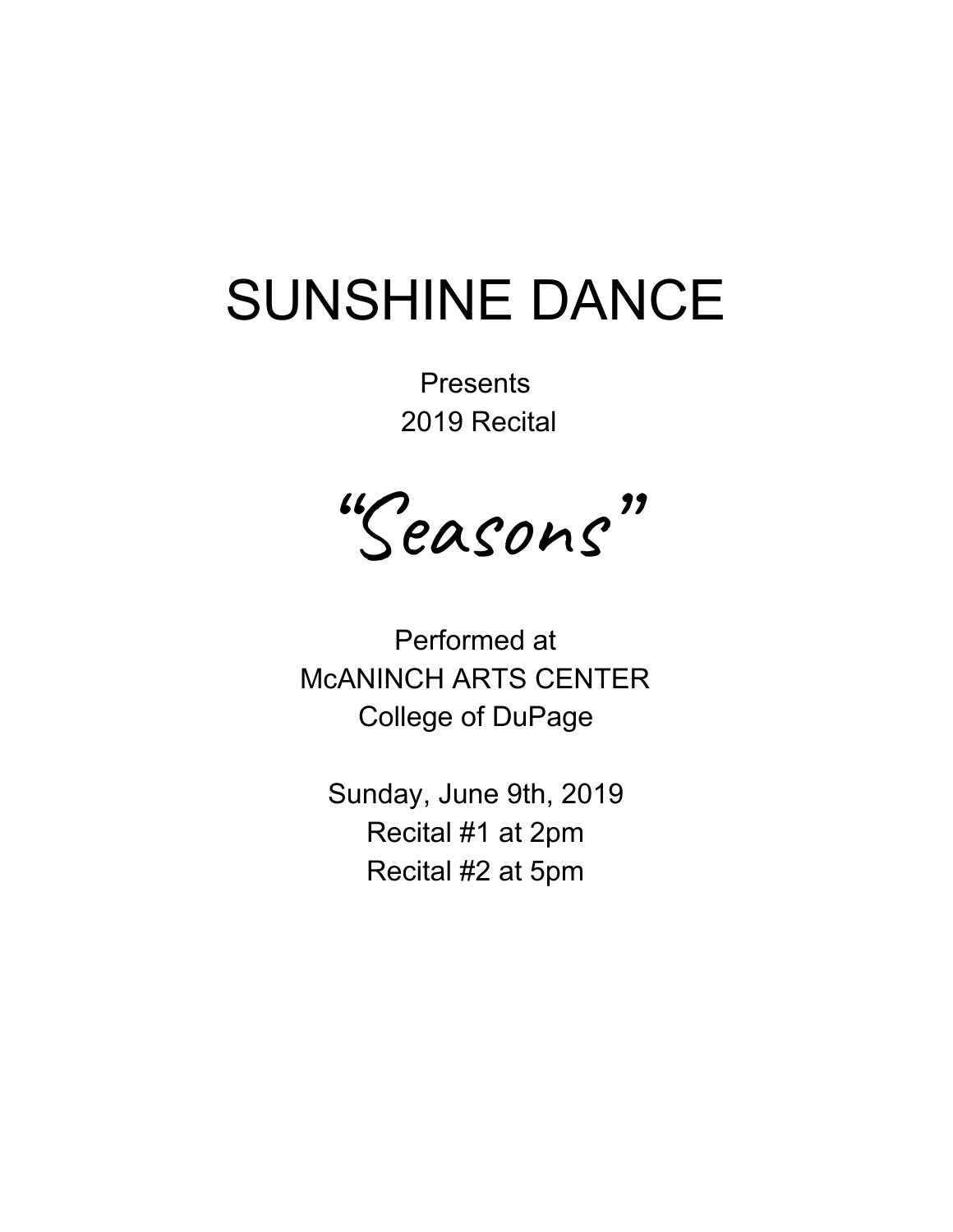Sunshine Dance Families,

I want to take this opportunity to extend my heartfelt gratitude to each of you and to thank you for your continued support of Sunshine Dance. It's been an exciting year and we are delighted to present to you "Seasons" as this year's recital theme. Each class performance for our recital will coordinate with a specific season and are placed in the recital accordingly. We hope you enjoy the journey!

This year's recital will be a fresh and new experience for all of us! This Recital Packet is intended to make your experience more enjoyable and less stressful. We ask that you please take the time to thoroughly read through the packet so you have a clear understanding of what is required from all of us to make our dress rehearsal and recitals a complete success.

Thank you, Jared Titus Owner/Company Director

## Recital Packet 2019

Your Recital Packet Includes:

- Complete Performance List
- Dress Rehearsal Schedule (including dates and times required)
- Recital Schedule
- Costume, Hair and Makeup Requirements
- Photography Schedule
- Parent Volunteer Information
- Day of Recital Information
- Audience Etiquette
- Video Purchase

\*Parents please note that attendance in class the last 2 weeks prior to recital and attendance at dress rehearsal are REQUIRED for your dancer to participate in recital. Rehearsal and recital dates were released by email to all parents November 1, 2018 in order to allow advanced planning of schedules and to avoid any conflicts. Please contact the office if you have any questions regarding this policy.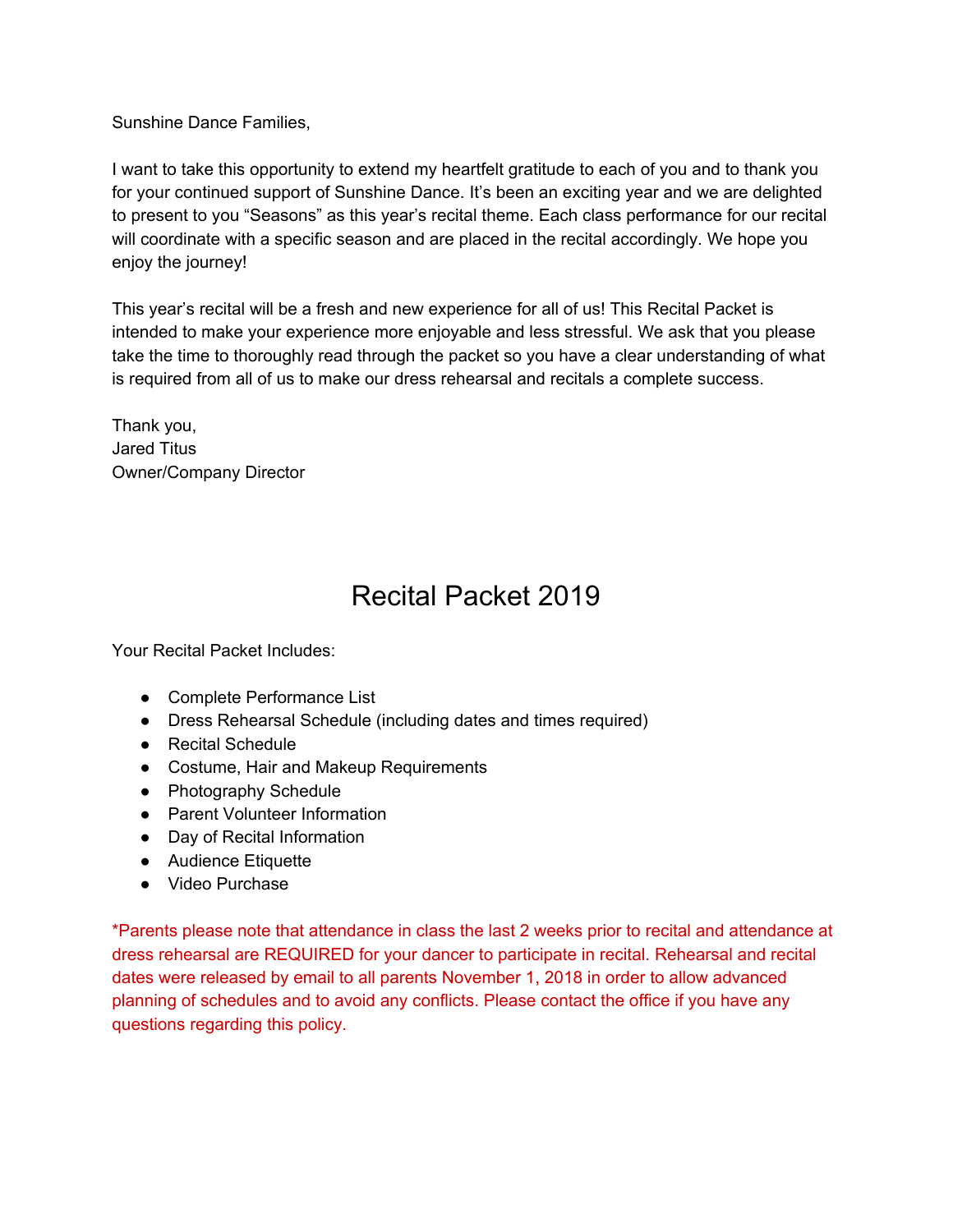## **COMPLETE PERFORMANCE LIST**

Below is a list, in numerical order, of each class performance. Numbers 1 through 33 will perform in Recital #1. Numbers 34 through 65 will perform in Recital #2. These numbers will be referred to multiple times within this packet so please familiarize yourself with the number(s) for your dancer's class(es). Please check your dancer's name for spelling errors and email us with any changes.

As a note, when creating the performance schedule for our pre-core and core students, we took into consideration siblings and the number of classes taken for individual families. Every effort was made to put all siblings within a family into the same recital, but for a few families this was simply impossible. We apologize to those families for any inconvenience this may cause.

## **Sunshine Dance Recital #1 (2pm)**

#### **"Seasons"**

#### **1. "Come Fly", Teen Company Jazz Routine (Mr. Jared/Miss Steph)**

Mia Brogle, Zoe Campos, Anne Crum, Natalie Elvart, Reese Galvanoni, Kate Harvey, Annsley Helenhouse, Jane Kadlec, Skylar Peterson, Heidi Schoenherr

#### **2. "September", Kinder Combo, 3:20pm Tuesday (Miss Steph)**

Kendall Armstrong, Isla Clark, Clementine Colo, Payton Daeschler, Josie Fates, Hadley Fife, Aidan McCarthy, Keira Morgan, Hailey Roberts, Claire Sablich, Amelia Saylor, Liliana Sowa, Rose White

#### **3. "Superstition", Petite Company Jazz Routine (Mr. Jared)**

Kate Boczkowski, Evers Brogle, Brooke Czerny, Emerson Derma, Ava Falvey, Carly Fetter, Sarah Ikens, Marin McCollam, Talia Weinberg

#### **4. "Moondance", Jazz Level 3/4, 6:30pm Tuesday (Miss Steph)**

Mia Brogle, Jordan Damato, Natalie Elvart, Reese Galvanoni, Kate Harvey, Kyra Hepner, Maddie Murin, Peggy Nellessen, Skylar Peterson, Sophia Pyka, Carly Roscich

#### **5. "Thriller", Hip Hop 1st-2nd, 4:10pm Tuesday (Miss Steph)**

Maryjane Buhot, Tinsley Hane, Grace Klaus, Jolene Minton, Jane O'reilly, Emily Redding, Paige Rumps, Clare Sanford, Nora Saylor, Lily Shepherd, Vela Sitzes, Lucy Spanos, Sadie Tuscher, Blake Wallin, Sophia Walti, Samantha West

#### **6. "True Colors", Fairytale Dance, 9:15am Wednesday (Miss Sheri)**

Francesca Allegretti, Emma Grace Breen, Millie Fates, Sydney Gavronski, Vivian Greco , Aubrey Hegarty, Lucy Iaconetti, Blaire Magnan, Ellie Miller, Whitley Miller, Caroline Rice, Lily Snyder

#### **7. "There Will Be Time", Teen Company Contemporary Routine (Miss Alanna)**

Mia Brogle, Zoe Campos, Jordan Damato, Reese Galvanoni, Kate Harvey, Annsley Helenhouse, Jane Kadlec, Skylar Peterson

**8. "Falling Snow", Ballet Level 1/2, 5:15pm Wednesday (Miss Alanna)**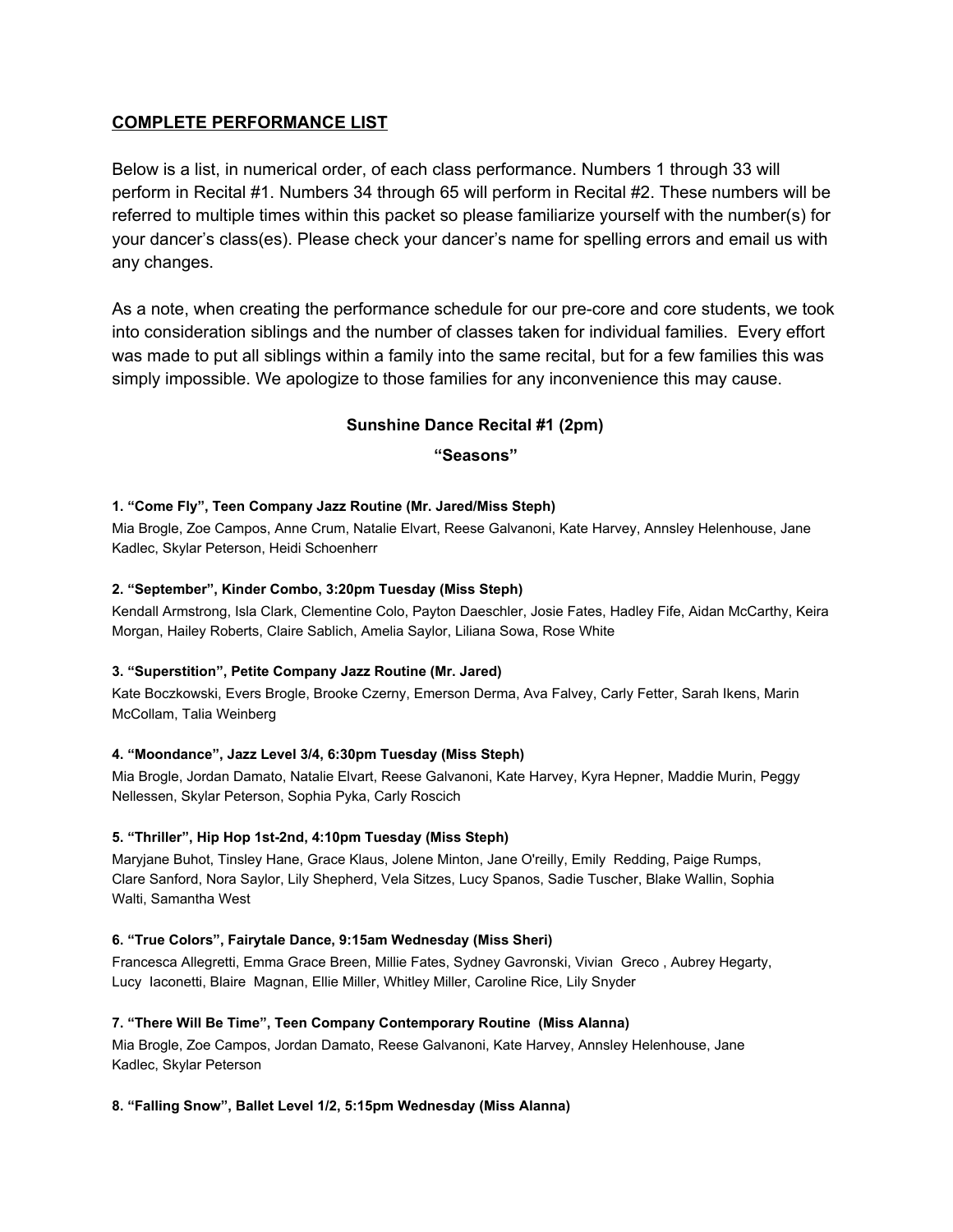Kate Boczkowski, Brooke Czerny, Carly Fetter, Eleanor Johnson, Lillian Knapp, Samantha Kroening, Lidia Limouris, Marin McCollam, Lucia Popp, Eleanor Prester, Morgan Ruskusky, Regan Ward

#### **9. "Snowman's Dream", 2Tu Dance, 9am Saturday (Miss Sheri)**

Vivienne Amoroso, Eloisa Fielding, Aurora Golden, Sawyer Hunt, Madeline Lindgren, Charlotte Mar, Maeve Patterson, Lily Perrino, Shay Sinitean, Caroline Wells

#### **10. "Winter", Ballet Level 4/5, 7pm Wednesday (Miss Brittany)**

Anne Crum, Mary Crum, Reese Galvanoni, Kara Kabat, Jane Kadlec, Dani Purvis, Brooke Roscich, Clancy Scheck, Claire Staruck

#### **11. "White Winter Hymnal", Contemporary/Lyrical 6th-8th, 6pm Wednesday (Miss Brittany)**

Jane Adduci, Jackie Houghtaling, Mariia Iurchenko, Annika Larson, Anna Morgan, Audrey Pfeiffer, Alexa Skodol, Eliana Williamson

#### **12. "Nutcracker Swagger", Hip Hop Level 2/3, 5pm Monday (Miss Steph)**

Mia Brogle, Sophia Campos, Natalie Elvart, Maggie Gross, Eleanor Johnson, Jillian Kadlec, Lidia Limouris, Madelyn Price, Heidi Schoenherr, Chloe Wanless, Regan Ward

#### **13. "Identical Snowflake", Fairytale Dance, 9:30am Saturday (Miss Sheri)**

Tess Baker, Cecilia Clark, Maura Dan, Quinn Fife, Hadley Giermak, Vivian Konzelman, Avery Mattson, Sadie Ruane, Lyla Springer, Vivian Watts

#### **14. "Winter Song", Ballet/Lyrical 3rd-5th, 5pm Wednesday (Miss Brittany)**

Callie Behnke, Maeve Burke, Julia Hambell, Mia Jewell, Ellie Magas, Cora Ohlander, Olivia Piggott

#### **65. "Both Reached For The Gun", Junior Company Musical Theatre Routine (Mr. Jared & Miss Steph)**

Mia Brogle, Sophia Campos, Zoe Campos, Anne Crum, Jordan Damato, Reese Galvanoni, Kate Harvey, Annsley Helenhouse, Eleanor Johnson, Jane Kadlec, Jillian Kadlec, Lidia Limouris, Marin McCollam, Maddie Murin, Madelyn Price, Heidi Schoenherr, Chloe Wanless

#### **15. "It's Raining Men", Jazz Level 1, 4pm Tuesday (Mr. Jared)**

Ember Brogle, Evers Brogle, Kinsley Brogle, Lee Cook, Emerson Derma, Ava Falvey, Sarah Ikens, Brooklyn Kern, Eloise Long, Addison Prestipino, Kelsey Ward, Talia Weinberg

#### **16. "Spoonful of Sugar", Pre-K Combo, 12:30 Monday (Miss Brittany)**

Raquel Chivardi, Victoria Chivardi, Olivia Ciarrachi, Violet Eberhart, Fiona Fanning, Claire Knuepfer, Grace Lafser, Olivia Mar, Emma Markey, Chloe Nelson, Tara Renkes, Charley Swatzell

#### **17. "You + Me", Teen Company Contemporary Duet (Miss Alanna)**

Reese Galvanoni, Skylar Peterson

#### **18. "Spring Fairies", Ballet Level 2/3, 6pm Monday (Miss Brittany)**

Sophia Campos, Jillian Kadlec, Olivia Nitti, Madelyn Price, Heidi Schoenherr, Chloe Wanless

#### **19. "Hollywood", Petite Company Tap Trio (Mr. Jared)**

Brooke Czerny, Marin McCollam, Morgan Ruskusky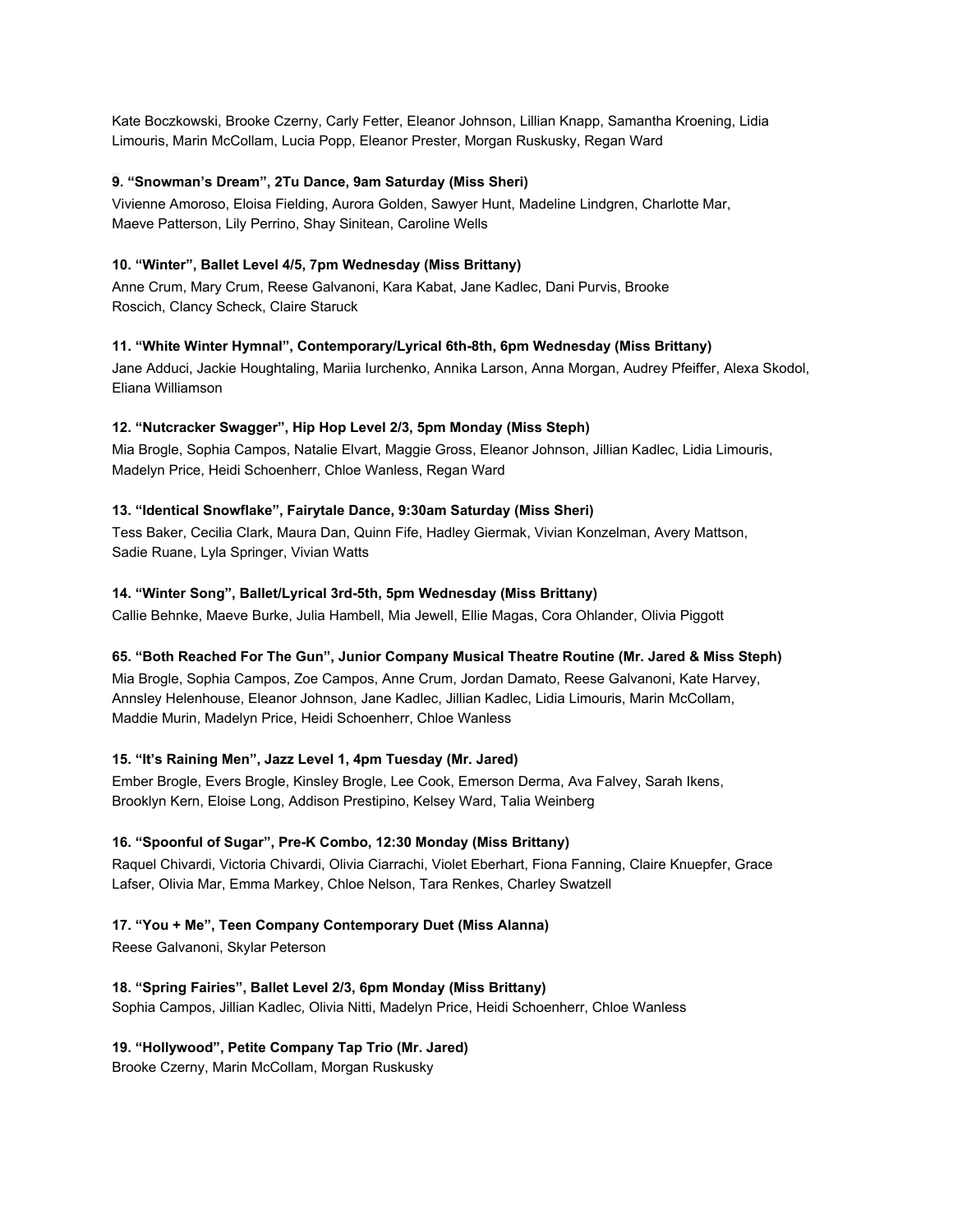#### **20. "Come Together", Tap Level 4/5, 7:15 Thursday (Miss Bailey)**

Audrey Biancalana, Anne Crum, Annsley Helenhouse, Jane Kadlec, Maddie Murin, Skylar Peterson

#### **21. "Bugle Boy", Tap 6th-8th, 8:15 Thursday (Miss Bailey)**

Giana Cristiano, Delilah Helenhouse, Alexa Skodol

#### **22. "Beautiful Thing", Junior Company Lyrical Routine (Miss Brittany & Miss Alanna)**

Sophia Campos, Brooke Czerny, Eleanor Johnson, Jillian Kadlec, Lillian Knapp, Samantha Kroening, Marin McCollam, Olivia Nitti, Lucia Popp, Madelyn Price, Heidi Schoenherr, Chloe Wanless

#### **23. "Summer Love", Hip Hop Level 3/4, 6pm Monday (Miss Steph)**

Audrey Biancalana, Zoe Campos, Anne Crum, Jordan Damato, Reese Galvanoni, Kate Harvey, Annsley Helenhouse, Kyra Hepner, Jane Kadlec, Clancy Scheck, Brooke Roscich

#### **24. "Summer Sunshine", Pre-K Combo, 10:10am Wednesday (Miss Sheri)**

June Abbruzzese, Charlotte Amoroso, Jessica Brown, Georgia Cain, Lydia GAMBOA, Veronica Hennessey, Ava Magas, Natalie Plumb, Eve Roberts, Olivia Savarese, Piper Scobee, Emersyn Suttle

#### **25. "Love Today", Mini Company Tap Routine (Mr. Jared)**

Lee Cook, Brooklyn Kern, Eloise Long, Kelsey Ward, Talia Weinberg

#### **26. "Til' the Dawn", Tap Level 2/3, 5:15 Thursday (Miss Bailey)**

Kate Cooney, Eleanor Johnson, Olivia Nitti, Madelyn Price, Morgan Ruskusky, Chloe Wanless, Regan Ward, Eliana Williamson

#### **27. "Run Boy Run", Contemporary Level 3/4, 8:15 Thursday (Miss Alanna)**

Zoe Campos, Anne Crum, Mary Crum, Mary Diloreto, Reese Galvanoni, Annsley Helenhouse, Kara Kabat, Jane Kadlec, Dani Purvis, Sophia Pyka, Brooke Roscich, Clancy Scheck, Claire Staruck

#### **28. "Summertime Sadness", Turns and Leaps: HS Drill Team, 7:15 Thursday (Miss Alanna)**

Paige Anderson, Jordan Beil, Kerry Haslett, Jenna Magas, Mira Murthy, Isabella Schulz, Alea Thomos

#### **29. "Heatwave", Junior Company Jazz Routine (Miss Steph & Mr. Jared)**

Kate Boczkowski, Jillian Kadlec, Lillian Knapp, Samantha Kroening, Lidia Limouris, Lucia Popp, Eleanor Prester, Morgan Ruskusky, Regan Ward

#### **30. "Together", Teen Company Tap Routine (Miss Meghan)**

Audrey Biancalana, Anne Crum, Jane Kadlec, Maddie Murin, Skylar Peterson

#### **31. "Lemonade", Kinder Dance Hip Hop, 3:20pm Monday (Miss Steph)**

Genevieve Chinski, Reese Corrigan, Aurelia Fiasche, Maggie Kovich, Ella Lindgren, Nadia Mackey, Camille Pfaff, Mia Shepherd, Ellie Stoughton, Presley Ullman

#### **32. "Conga", Petite Style, 4pm Friday (Mr. Jared & Miss Steph)**

Evers Brogle, Emerson Derma, Ava Falvey, Carly Fetter, Sarah Ikens, Bree Semprevivo, Savannah Voss, Talia Weinberg

#### **33. "Money Moves", Junior Company Hip Hop Routine (Miss Steph)**

Audrey Biancalana, Mia Brogle, Sophia Campos, Natalie Elvart, Maggie Gross, Kate Harvey, Eleanor Johnson, Jillian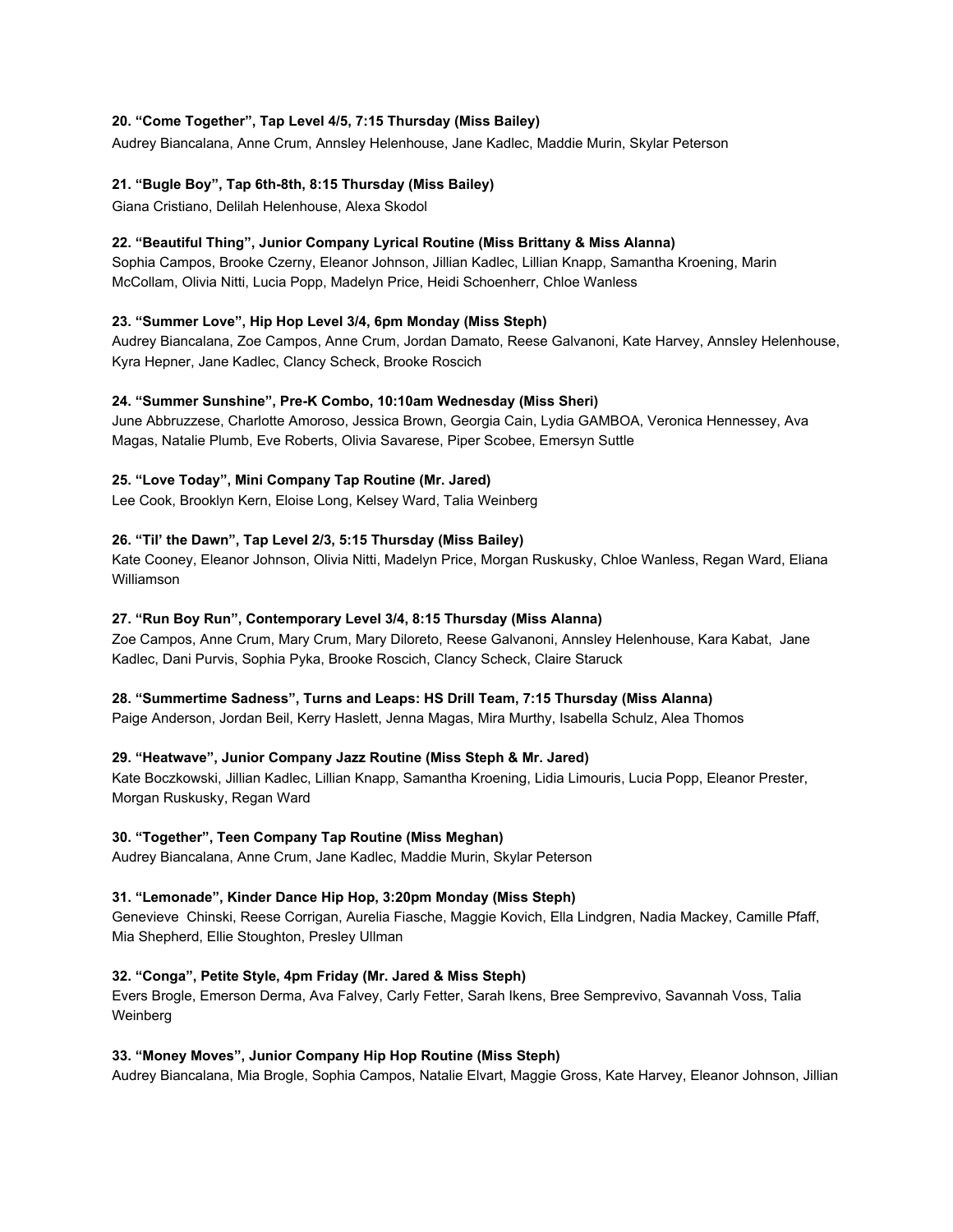Kadlec, Samantha Kroening, Lidia Limouris, Eleanor Prester, Madelyn Price, Morgan Ruskusky, Heidi Schoenherr, Chloe Wanless, Regan Ward

#### **Sunshine Dance Recital #2 (5pm)**

#### **"Seasons"**

#### **1. "Come Fly", Teen Company Jazz Routine (Mr. Jared & Miss Steph)**

Mia Brogle, Zoe Campos, Anne Crum, Natalie Elvart, Reese Galvanoni, Kate Harvey, Annsley Helenhouse, Jane Kadlec, Skylar Peterson, Heidi Schoenherr

#### **34. "September", Kinder Combo, 10:15am Saturday (Miss Steph)**

Max Conant, Reese Dreyer, Jenna Eberlin, Kiriani Jarvis, Caroline Koppenhoefer, Lauren Krantz, Ella Mikesic, Elliot Ozimok, Annie Raines, Aaron Swick, Olivia Trush, Caroline Voelker

#### **35. "Monster Mash", Musical Theatre 1st-2nd, 5:15pm Thursday (Miss Steph)**

Violet Abbruzzese, Reese Arnold , Elizabeth Dunham, Katherine Dunham, Anna may Dupuy, Tinsley Hane, Maisy Hindman, Katherine Manna, Sienna Megna, Charley Nussbaum, Grace Preston, Madelyn Schaffnit, Eleanor Schye, Grace Viscardi, Kelsey Ward

#### **36. "Put a Spell On You", Jazz Level 4/5, 7:45pm Tuesday (Miss Steph)**

Zoe Campos, Anne Crum, Mary Crum, Annsley Helenhouse, Kara Kabat, Jane Kadlec, Brooke Roscich, Clancy Scheck, Claire Staruck

#### **37. "Way the Wind Blows", Contemporary Level 1/2, 6:30 Wednesday (Miss Alanna)**

Sophia Campos, Brooke Czerny, Eleanor Johnson, Jillian Kadlec, Lillian Knapp, Samantha Kroening, Lidia Limouris, Marin McCollam, Olivia Nitti, Lucia Popp, Eleanor Prester, Madelyn Price

#### **38. "Back to School", Hip Hop 3rd-5th, 5:15pm Tuesday (Miss Steph)**

Abby Clark, Lilly McKenzie, Hailey McQueary, Eliana Nicholas , Cora Ohlander, Elle Penley, Annalise Ricci, Avery Strine, Skylar Swinford, Erin Thompson, Audrey Todd, Hudson Weiss

#### **39. "Wilder Days", Teen Style, 5:00pm Friday (Miss Devon)**

Zoe Campos, Anne Crum, Mary Crum, Reese Galvanoni, Annsley Helenhouse, Eleanor Johnson, Jane Kadlec, Maddie Murin, Skylar Peterson

#### **40. "Little Swans", Ballet/Lyrical 1st-2nd, 4:10pm Wednesday (Miss Brittany)**

Barbara Bautista, Sofie Eichenauer, Jennalyn Fernandez, Maddie Hagan, Tinsley Hane, Ainsley Hennessey, Grace Markey, Jolene Minton, Abby Riesmeyer, Emily Twomey, Isabel Wilding

#### **41. "Snowman's Dream", 2Tu Dance, 9:00am Thursday (Miss Sheri)**

Zoey Anetsberger, Miss Georgia Castellanos, Shea Hennessey, Kitty Hindman, Emilia Ilic, Finley Kelley, Kate Kinney, Kate Kirk, Anne Spano

#### **42. "Winter Wonderland", Tap Level 3/4, 6:15pm Thursday (Miss Bailey)**

Mia Brogle, Jordan Damato, Natalie Elvart, Reese Galvanoni, Taylor Gottsman, Maggie Gross, Kate Harvey, Jillian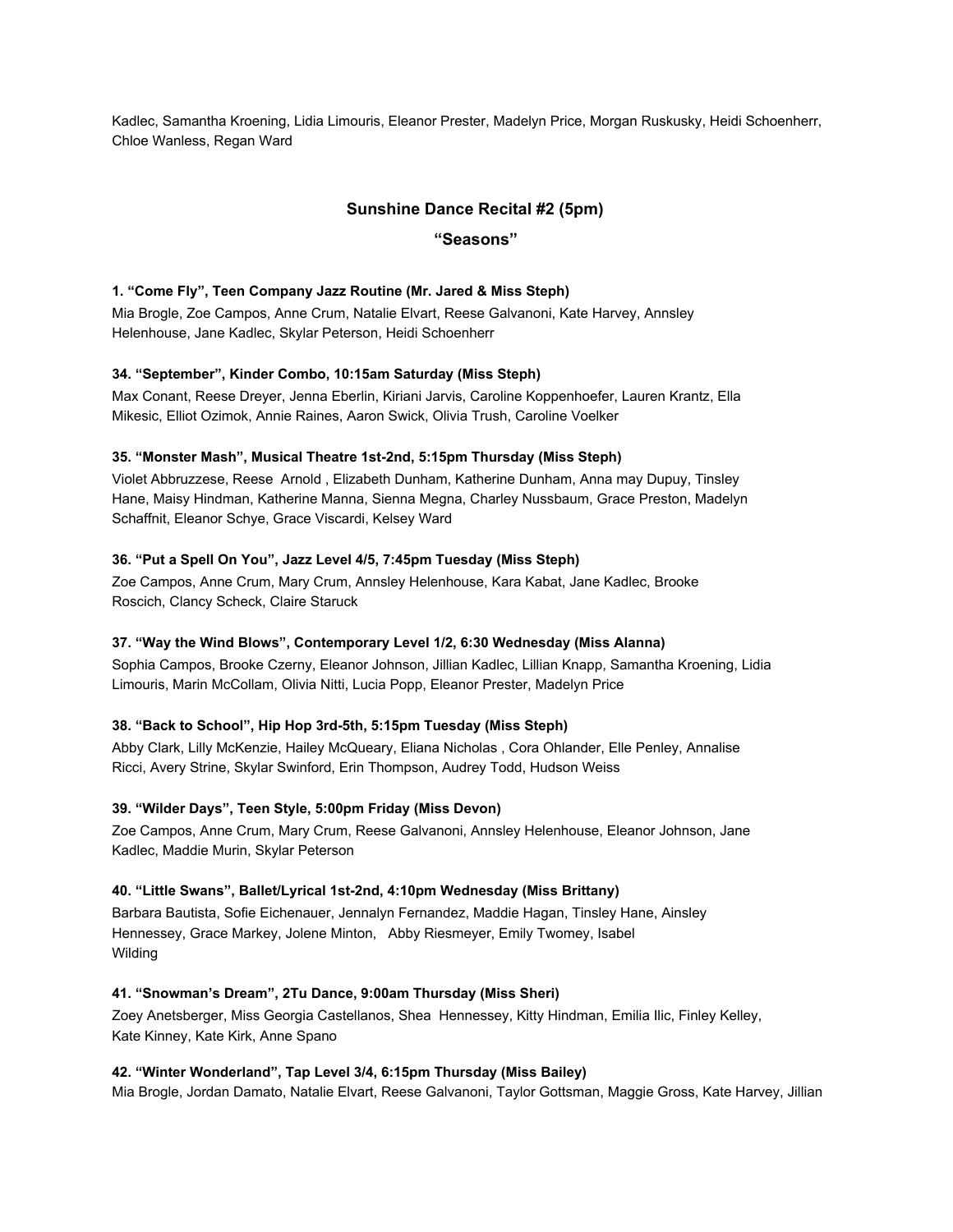Kadlec, Devon Kelleher, Heidi Schoenherr

#### **43. "Strange Love", Senior Company Contemporary Routine (Miss Alanna & Miss Brittany)**

Anne Crum, Mary Crum, Kyra Hepner, Kara Kabat, Sophia Pyka, Brooke Roscich, Carly Roscich, Clancy Scheck, Claire Staruck

#### **44. "Identical Snowflake", Fairytale Dance, 9:35am Thursday (Miss Sheri)**

Madelyn Beam, Audrey Desautels, Emerson Hallen, Grace Hammer, Elodie Hass, Edie Hillemeyer, Piper Johnson, Lily O'Neal, Lucy Schlieben, Vivienne Skubic, Maya Stevenson

#### **45. "Laughing", Junior Company Contemporary Trio (Miss Brittany)**

Mia Brogle, Natalie Elvart, Kate Harvey

#### **46. "Ice Ice Baby", Hip Hop Level 1/2, 4:10pm Monday (Miss Steph)**

Kate Boczkowski, Lillian Knapp, Samantha Kroening, Olivia Nitti, Lucia Popp, Eleanor Prester, Morgan Ruskusky, Alexa Skodol, Autumn Sury, Hailey Voelker, Emma Walti

#### **47. "Bad News", Teen Company Jazz Routine (Miss Steph)**

Zoe Campos, Anne Crum, Mary Crum, Kate Harvey, Annsley Helenhouse, Jane Kadlec

#### **48. "Here Comes the Sun", Ballet Level 1, 4:00pm Wednesday (Miss Alanna)**

Ember Brogle, Evers Brogle, Kinsley Brogle, Lee Cook, Emerson Derma, Ava Falvey, Sarah Ikens, Brooklyn Kern, Eloise Long, Kelsey Ward, Talia Weinberg

#### **49. "One That I Want", Tap 1st-2nd, 4:10pm Thursday (Miss Bailey)**

Julia Bertani, Clare Chambers, Arabella Disanto, Elizabeth Dunham, Katherine Dunham, Tinsley Hane, Marissa Kayser , Jack LaFontaine, Nathaniel Petkus, Grace Preston, Henry Purvis, Elin Samatas, Madelyn Schaffnit, Emma Snyder, Lauren Vanwitzenburg

#### **50. "Super Mario Party", Teen Company Hip Hop Trio (Miss Steph)**

Anne Crum, Annsley Helenhouse, Jane Kadlec

#### **51. "Over the Rainbow", Tap Level 2, 6:30pm Tuesday (Mr. Jared)**

Kate Boczkowski, Sophia Campos, Abby Clark, Brooke Czerny, Emerson Derma, Ava Falvey, Jennifer Gritis, Lillian Knapp, Samantha Kroening, Lidia Limouris, Marin McCollam, Lucia Popp, Eleanor Prester

#### **52. "Thunder & Lighting", Jazz 3rd-5th, 5:00pm Monday (Miss Brittany)**

Juliet Adas, Maggie Crum, Rose Deegan, Kate Griffin, Lucy Hayward, Clara Heller, Sarah McKay, Tess McKenna, Hailey McQueary, Julia Morgan, Keira Roberts, Avery Schaffnit, Nora Staruck, Caitlin Twomey, Hailey Voelker

#### **53. "Flowers", Jazz Level 2/3, 4:00pm Thursday (Miss Steph)**

Audrey Biancalana, Maggie Gross, Jillian Kadlec, Lidia Limouris, Olivia Nitti, Madelyn Price, Heidi Schoenherr, Chloe Wanless, Regan Ward

#### **54. "Little Birds", Pre-K Combo, 12:30 Monday (Miss Steph)**

Rachel Colleran, Layla Duff, Lauren Dunham, Caroline Irving, Ava Kinney, Mary Leadaman, Lexi Moulden, Riley Ott, Emelia Powell, Emma Suva, Angelina Troccoli, Willa Tucker

#### **55. "Spring", Ballet Level 3/4, 7:30pm Monday (Miss Brittany)**

Mia Brogle, Zoe Campos, Jordan Damato, Natalie Elvart, Kate Harvey, Annsley Helenhouse, Kyra Hepner, Maddie Murin, Peggy Nellessen, Skylar Peterson, Sophia Pyka, Carly Roscich, Isabella Schulz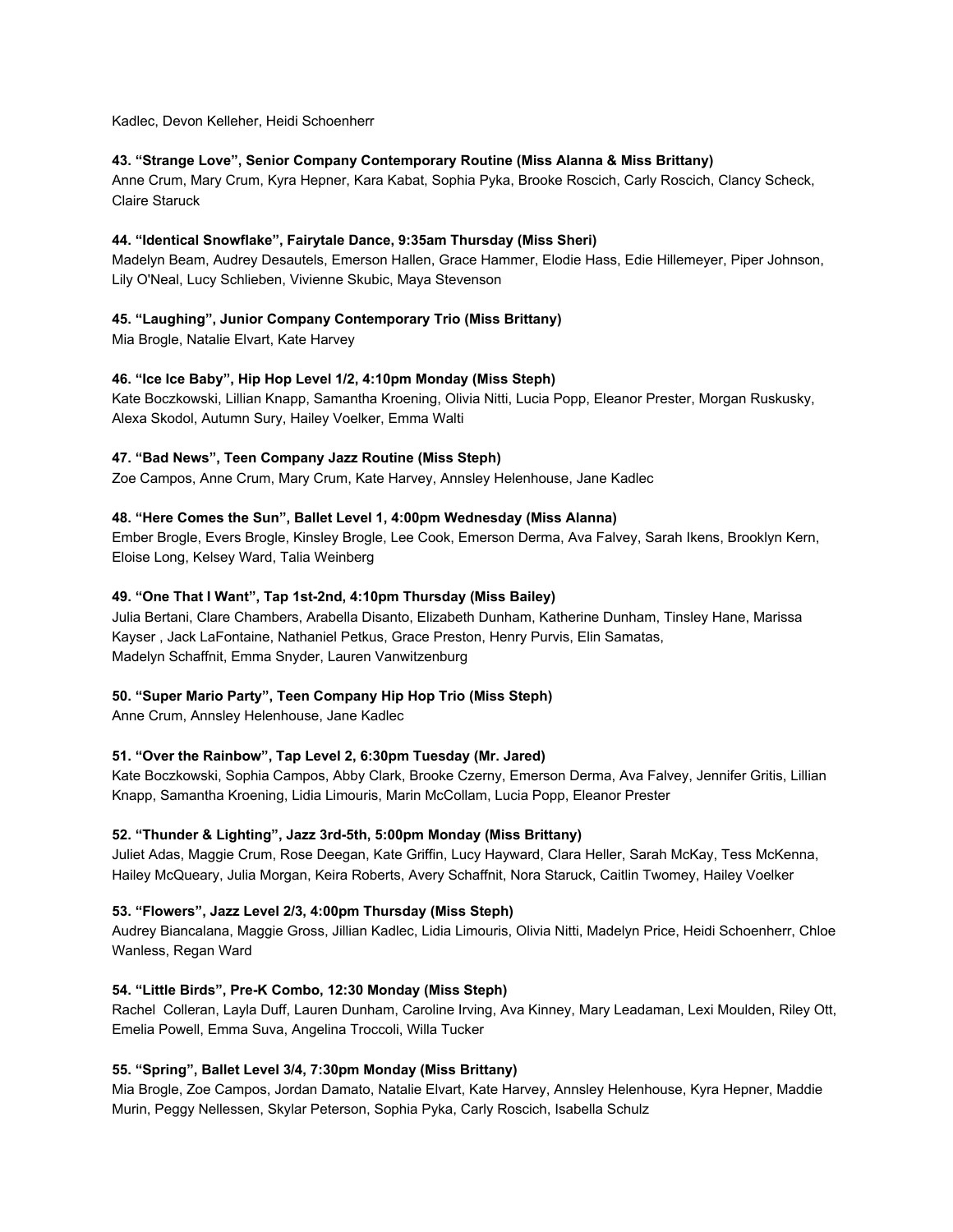#### **56. "Sunshine", Jazz Level 2, 5:15pm Tuesday (Mr. Jared)**

Kate Boczkowski, Sophia Campos, Brooke Czerny, Carly Fetter, Jennifer Gritis, Eleanor Johnson, Lillian Knapp, Samantha Kroening, Marin McCollam, Lucia Popp, Eleanor Prester, Morgan Ruskusky, Emma Walti

#### **57. "Summer Sunshine", Pre-K Combo, 10:15am Saturday (Miss Sheri)**

Maisy Charron, Julia Dabovich, Ellie Darland, Noa Eager, Harper Gasaway, Charley Greanias, Charlotte Hass, Keira McKenzie, Olivia Reavis, Maeve Sanford, Kennedy Suter, Aubrey Trush, Paige Weber

#### **30. "Together", Teen Company Tap Routine (Miss Meghan)**

Audrey Biancalana, Anne Crum, Jane Kadlec, Maddie Murin, Skylar Peterson

#### **58. "Route 66", Junior Style, 4:00pm Friday (Miss Devon)**

Kate Boczkowski, Sophia Campos, Brooke Czerny, Jillian Kadlec, Lidia Limouris, Marin McCollam, Heidi Schoenherr, Regan Ward

#### **59. "Cruel Summer", Jazz 1st-2nd, 4:00pm Monday (Miss Brittany)**

Hannah Beard, Clare Deegan, Samantha Greanias, Tinsley Hane, Josie Hillemeyer, Elizabeth Irving, Hadley Ksiazek, Sophia Ligman, Gianna Rosignal, Emma Snyder, Lucy Strom, Francesca Tenconi, Ellie Ties, Savannah Voss

#### **60. "Waves", Contemporary Level 2/3, 7:30 Wednesday (Miss Alanna)**

Mia Brogle, Jordan Damato, Natalie Elvart, Kate Harvey, Kyra Hepner, Jenna Magas, Maddie Murin, Skylar Peterson, Carly Roscich, Heidi Schoenherr, Isabella Schulz, Chloe Wanless

#### **61. "Comin' In Hot", Petite Company Hip Hop Routine(Miss Steph)**

Kate Boczkowski, Evers Brogle, Brooke Czerny, Emerson Derma, Ava Falvey, Sarah Ikens, Marin McCollam

#### **62. "Tightrope", Junior Company Tap Routine (Miss Steph)**

Mia Brogle, Maggie Gross, Eleanor Johnson, Jillian Kadlec, Olivia Nitti, Madelyn Price, Heidi Schoenherr, Regan **Ward** 

#### **63. "American Woman", Tap 3rd-5th, 6:05 Thursday (Miss Steph)**

Maggie Crum, Carly Fetter, Elizabeth Livermore, Gabi Parke, Kara Smulkstys, Nora Staruck, Alexandra Vlahavas, Hailey Voelker

#### **64. "Surfin' U.S.A", Fairytale Dance, 2:00pm Tuesdays (Miss Brittany)**

Emily Buell, Colette Dupuy, Charlotte Gantar, Ellie Johnson, Harper King, Kinzie Merkle, Kennedy Nussbaum, Emily Sablich, Megan Schye, Hannah Wilding

#### **65. "Both Reach For The Gun", Junior Company Musical Theatre Routine (Mr. Jared & Miss Steph)**

Mia Brogle, Sophia Campos, Zoe Campos, Anne Crum, Jordan Damato, Reese Galvanoni, Kate Harvey, Annsley Helenhouse, Eleanor Johnson, Jane Kadlec, Jillian Kadlec, Lidia Limouris, Marin McCollam, Maddie Murin, Madelyn Price, Heidi Schoenherr, Chloe Wanless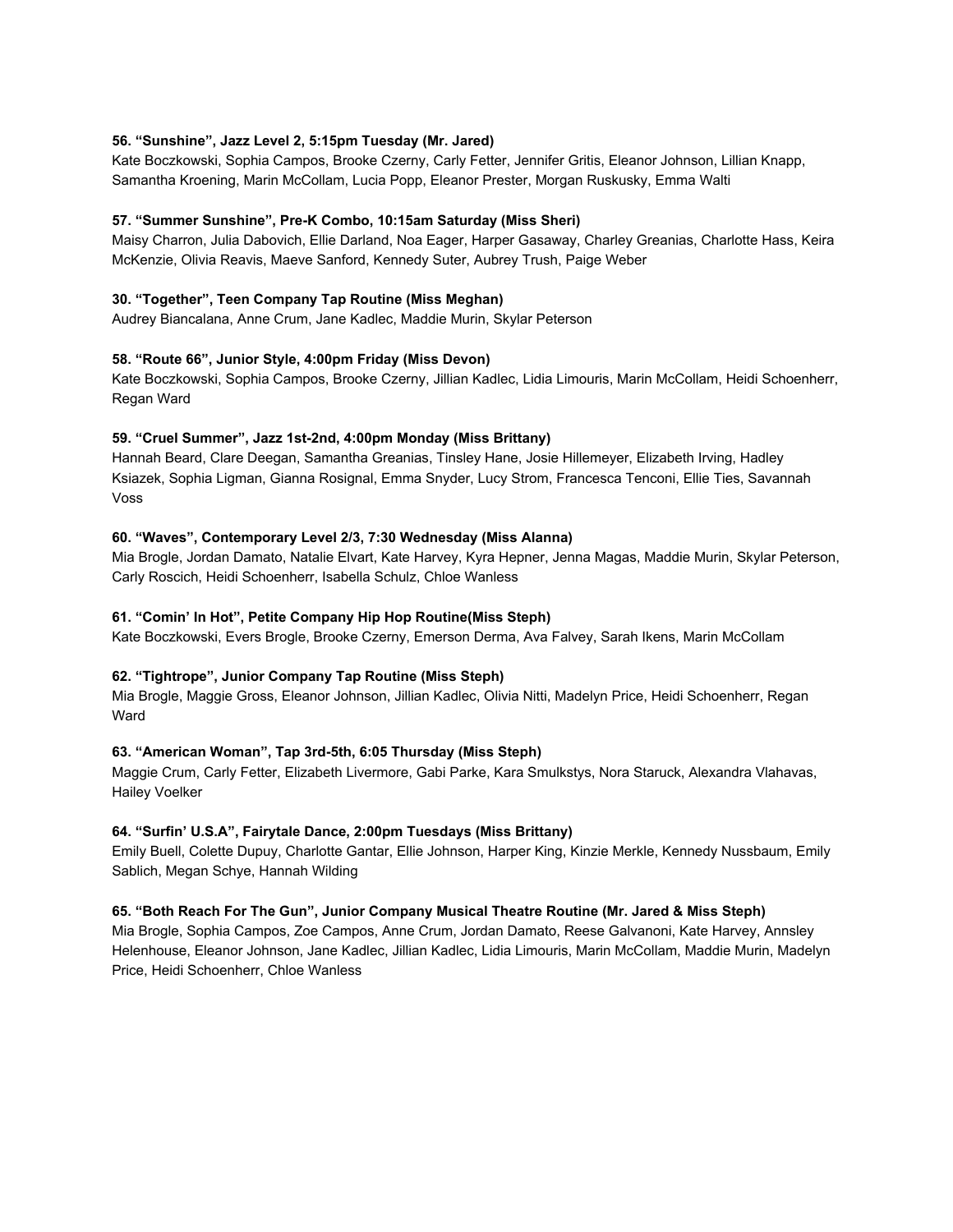## **DRESS REHEARSAL SCHEDULE**

\*Please note that full hair, makeup (if applicable) and costume is required upon arrival for dress rehearsal.

Due to the increased number of students and the size of our new venue, this year's Dress Rehearsal will be run in a different manner. Upon arrival at the MAC, staff will be available to direct you to your dancer's assigned dressing room. All Parents of dancers 2nd Grade and under are required to check their dancer into and out of their dressing room on both dress rehearsal and performance days. Dancers must remain in their assigned dressing room each day until called to the stage or released for the day and must then be signed out by a parent with the lead parent volunteer. Dancers 3rd Grade and above do not need a parent but must still check in and out of their assigned dressing room with the lead parent volunteer. They must remain in this dressing room until called to the stage or released for the day.

As you will see by the schedule below, each class will be called at specific times in groups according to the performance number associated with their class (find this number in the above performance list) for a 1 hour and 45 minute time period. All Dancers (with the exception of 2Tu, Fairytale Dance and Pre-K classes) will be required to stay for the entire time period of 1 hour and 45 minutes. Rehearsal will take place in show order, with a few exceptions to accommodate the length of time our younger dancers will be at the dress rehearsal. Dancers will perform each number on stage, practice their backstage route between the dressing room and stage and rehearse the curtain call. Please note that in an effort to simplify things for our youngest dancers, this year all 2Tu, Fairytale Dance and Pre-K classes will bow at the end of their class performance and will NOT participate in the curtain call. These dancers will be released from dress rehearsal after they have performed their number on stage and practiced their route between the dressing room and the stage. They are NOT required to stay the entire 1 hour and 45 minutes. We want everyone to be comfortable on stage and in the new facility. We feel this schedule will allow your dancers to have a very similar experience as to what will happen the day of recital. All dancers must be checked out of their assigned dressing room with the lead parent volunteer before leaving for the day.

We realize this schedule will be a fast turn around from school dismissal (if you are released at 3:30pm), but please do your best to arrive on time so we can begin promptly.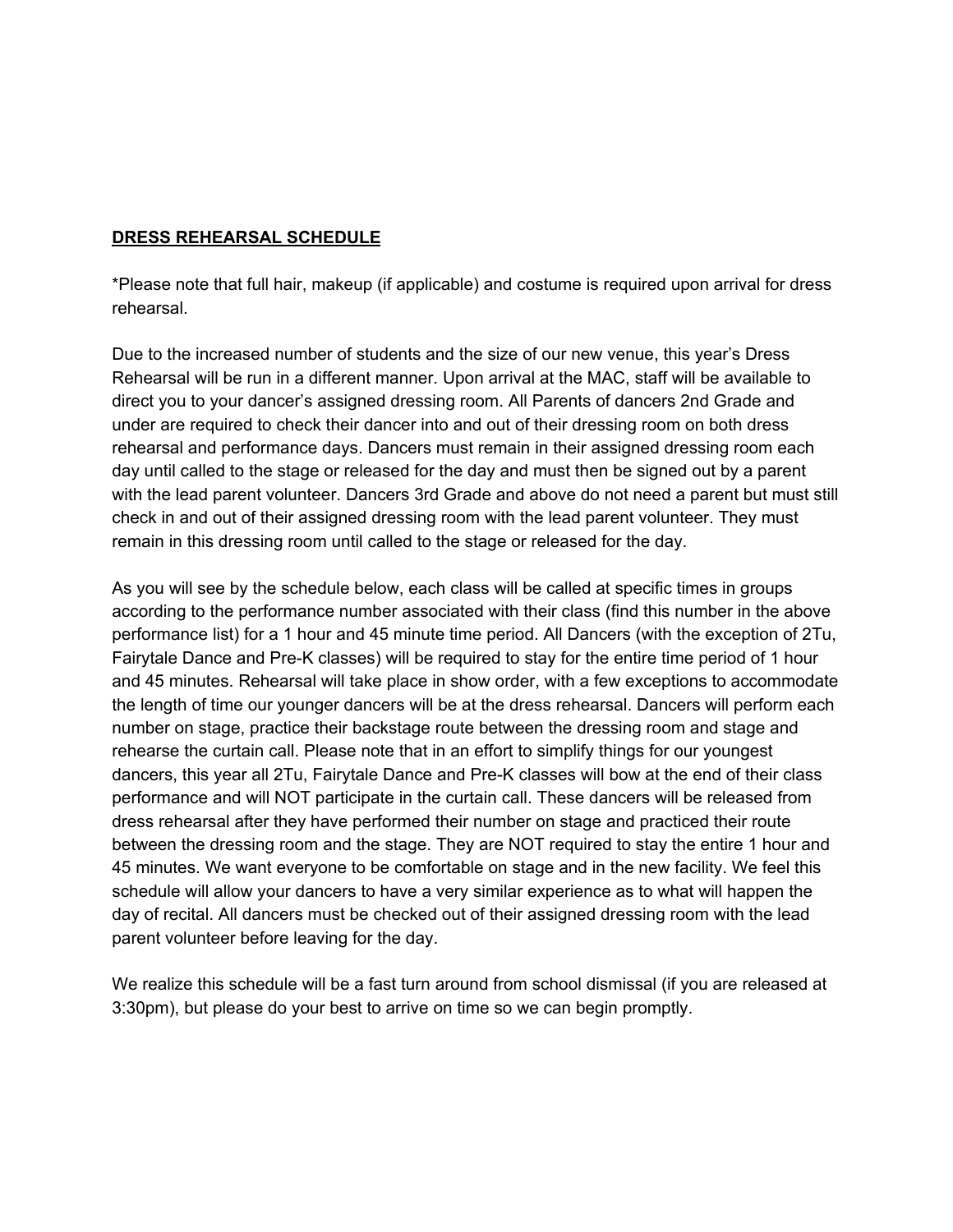Tuesday, June 4th 4:15 - 6pm Acts #1 - 8 5:45 - 7:30pm Acts #9 - 16\* 7:30 - 8:50pm Junior and Teen Company *\*Acts #9, #13, #16 will be released early*

Wednesday, June 5th 4:15 - 6pm Acts #17 - 25 5:45 - 7:30pm Acts #26 - #33\* 7:30 - 8:50pm Junior and Teen Company (+ Marin McCollam)

*\*Act #31 will be released early*

Thursday, June 6th 12:30 - 2:15pm Acts #34 - 41 2 - 3:45pm Acts #42 - 49 4:45 - 6:30pm Acts #50 - 57 and #64\* 6:15 - 8pm Acts #58 - 65 (not including #64) 8pm - 9:30pm Senior Company (+ Anne Crum)

*\*Acts #54, #57, #64 will be released early*

## **RECITAL SCHEDULE**

Recital #1 11:45-1:15pm All Sunshine Dance Company Members Called 1:15-1:45pm All Dancers Check Into Assigned Dressing Room 2pm Recital Performance

Recital #2 4:15-4:45 All Dancers Check Into Assigned Dressing Room 5pm Recital Performance

## **COSTUME, HAIR AND MAKEUP REQUIREMENTS**

Below you will find links to documents outlining the requirements for your dancer's costume, hair and makeup. Proper costume, hair and makeup (if applicable) are required for class pictures, dress rehearsals and recital performances! Please address questions to your dancer's teacher.

Recital #1 Costume, Hair an Makeup [Requirements](https://docs.wixstatic.com/ugd/4e4f9e_92a25423596942f7b5ad44cc5906eed7.pdf)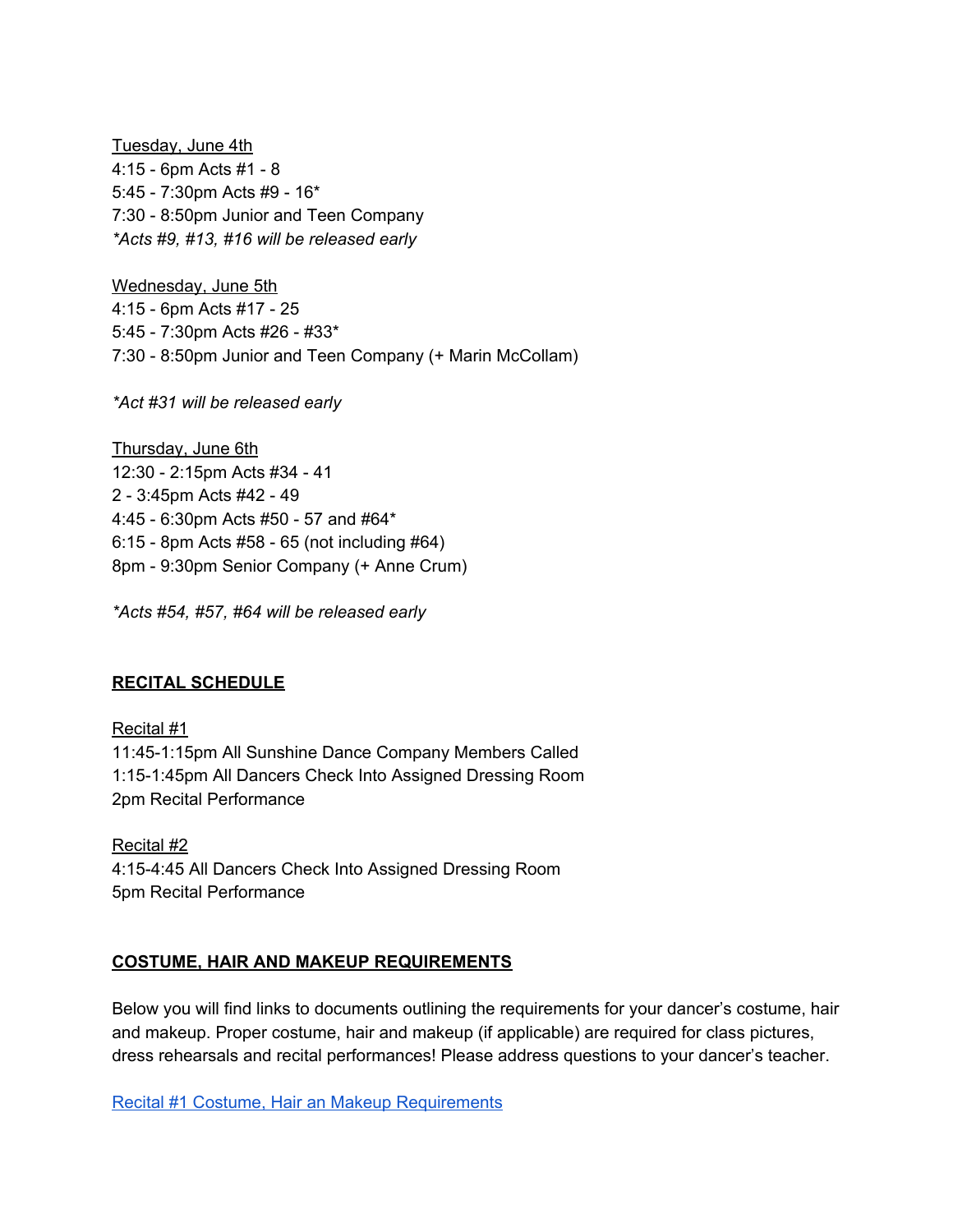## **PHOTOGRAPHY SCHEDULE**

New this year, we are happy to offer our families the opportunity for professional photos of their dancer(s) in recital costume(s). Morna Freitas Photography will provide their services to you at no charge! You will pay only for the photos you order through them (if you so choose). No sitting fees! Below you will find the schedule with the dates and times. Again, classes are listed by their recital number. At the assigned time for your dancers class(es) a group photo will be taken. Immediately following you will have the opportunity for individual photos, if you desire. The link to the Photo Package Order Form is below. You will also find this information on the Sunshine Dance website Recital Page. All photo days will take place at Sunshine Dance, 515 Crescent Blvd.

## Photo [Package](https://docs.wixstatic.com/ugd/4e4f9e_b3bc0f4ddbf34adb9213ad8bea83b4ea.pdf) Order Form

*\*Please arrive 15 minutes before your scheduled time (plan to stay for 45 minutes) and please arrive in full costume, hair, and makeup (if applicable).*

## Saturday, June 1st (2pm - 7pm)

2pm: #2. Kinder Combo, 3:20pm Tuesday (Miss Steph) 2:15pm: #6. Fairytale Dance, 9:15am Wednesday (Miss Sheri) 2:30pm: #5. Hip Hop 1st-2nd, 4:10pm Tuesday (Miss Steph) 245pm: #54. Pre-K Combo, 12:30 Monday (Miss Steph) 3pm: #13. Fairytale Dance, 9:30am Saturday (Miss Sheri) 3:15pm: #59. Jazz 1st-2nd, 4:00pm Monday (Miss Brittany) 3:30pm: #41. 2Tu Dance, 9:00am Thursday (Miss Sheri) 3:45pm: #16. Pre-K Combo, 12:30 Monday (Miss Brittany) 4pm: #24. Pre-K Combo, 10:10am Wednesday (Miss Sheri)

## *BREAK FOR PHOTOGRAPHERS*

4:30pm: #9. 2Tu, 9:00am Saturday (Miss Sheri) 4:45pm: #44. Fairytale Dance, 9:35am Thursday (Miss Sheri) 5pm: #57. Pre-K Combo, 10:15am Saturday (Miss Sheri) 5:15pm: #64. Fairytale Dance, 2:00pm Tuesdays (Miss Brittany) 5:30pm: #31. Kinder Dance Hip Hop, 3:20pm Monday (Miss Steph) 5:45pm: #34. Kinder Combo, 10:15am Saturday (Miss Steph) 6pm: #49. Tap 1st-2nd, 4:10pm Thursday (Miss Bailey)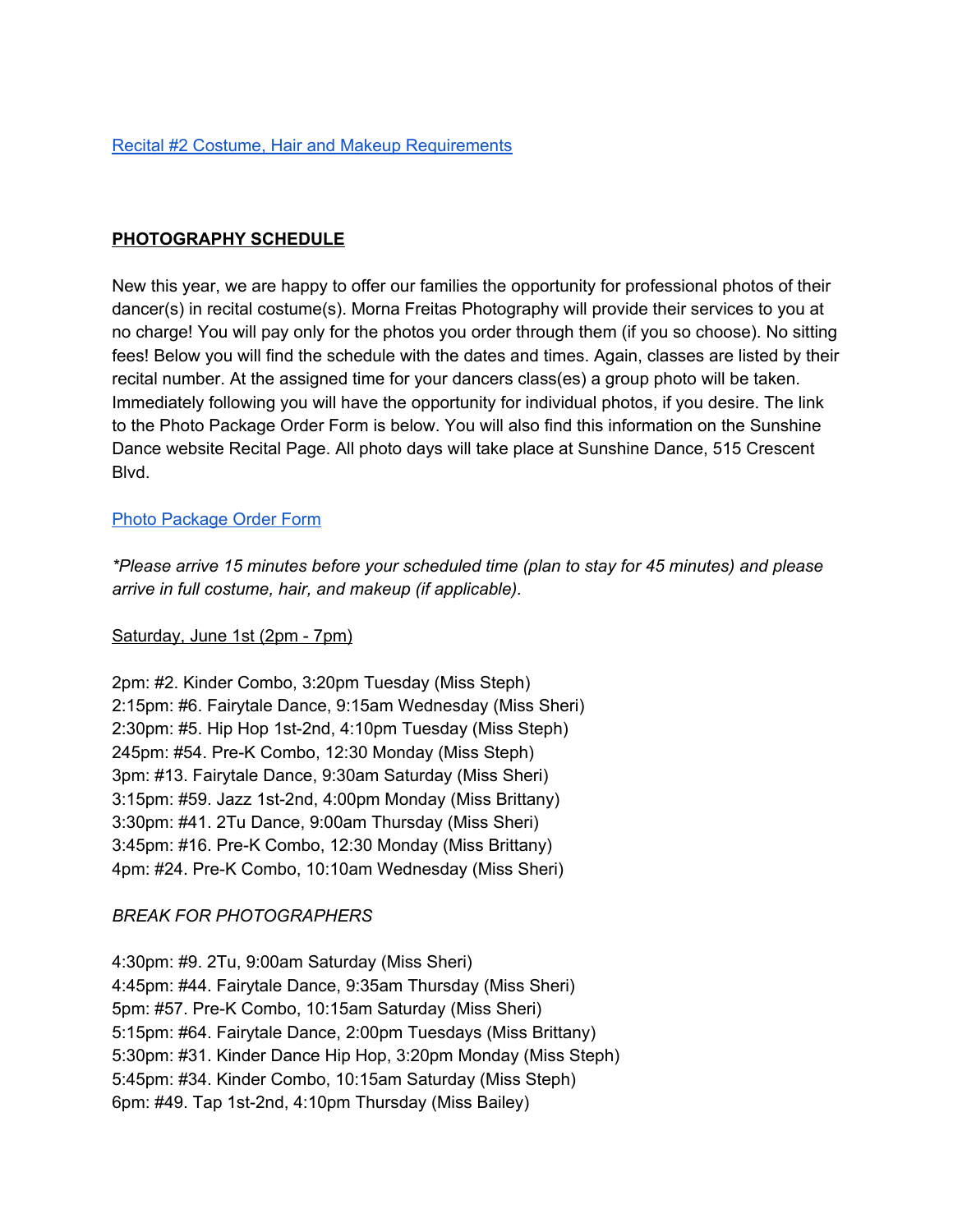6:15pm #14. Ballet/Lyrical 3rd-5th, 5pm Wednesday (Miss Brittany) 6:30pm: #38. Hip Hop 3rd-5th, 5:15pm Tuesday (Miss Steph) 6:45pm: #35. Musical Theatre 1st-2nd, 5:15 Thursday (Miss Steph)

## Saturday, June 8th (9am - 6pm)

9am: #4. Jazz Level 3/4, 6:30pm Tuesday (Miss Steph) 9:15am: #11. Contemporary/Lyrical 6th-8th, 6:00pm Wednesday (Miss Brittany) 9:30am: #10. Ballet Level 4/5, 7:00pm Wednesday (Miss Brittany) 9:45am: #52. Jazz 3rd-5th, 5:00pm Monday (Miss Brittany) 10am: #12. Hip Hop Level 2/3, 5pm Monday (Miss Steph) 10:15am: #40. Ballet/Lyrical 1st-2nd, 4:10pm Wednesday (Miss Brittany) 10:30am: #18. Ballet Level 2/3, 6pm Monday (Miss Brittany) 10:45am: #20. Tap Level 4/5, 7:15 Thursday (Miss Bailey) 11am: #21. Tap 6th-8th, 8:15 Thursday (Miss Bailey) 11:15am: #23. Hip Hop Level 3/4, 6pm Monday (Miss Steph) 11:45am #8. Ballet Level 1/2, 5:15 Wednesday (Miss Alanna) 12pm: #27. Contemporary Level 3/4, 8:15 Thursday (Miss Alanna) 11:30am: #26. Tap Level 2/3, 5:15 Thursday (Miss Bailey) 12:15pm: #32. Petite Style, 4:00pm Friday (Mr. Jared/Miss Steph) 12:30pm: #36. Jazz Level 4/5, 7:45pm Tuesdays (Miss Steph)

## *BREAK FOR PHOTOGRAPHERS*

1:45pm: #37. Contemporary Level 1/2, 6:30 Wednesday (Miss Alanna) 2pm: #15.. Jazz Level 1, 4pm Tuesday (Mr. Jared) 2:15pm: #39. Teen Style, 5:00pm Friday (Miss Devon) 2:30pm: #63. Tap 3rd-5th, 6:05 Thursday (Miss Steph) 2:45pm #51. Tap Level 2, 6:30pm Tuesday (Mr. Jared) 3pm: #42. Tap Level 3/4, 6:15 Thursday (Miss Bailey) 3:15pm: #48. Ballet Level 1, 4:00pm Wednesday (Miss Alanna) 3:30pm: #46. Hip Hop Level 1/2, 4:10pm Monday (Miss Steph) 3:45pm: #53. Jazz Level 2/3, 4:00pm Thursday (Miss Steph) 4pm: #28. Turns and Leaps: HS Drill Team, 7:15 Thursday (Miss Alanna) 4:15pm: #55. Ballet Level 3/4, 7:30pm Monday (Miss Brittany) 4:30pm: #56. Jazz Level 2, 5:15pm Tuesday (Mr. Jared) 4:45pm: #60. Contemporary Level 2/3, 7:30 Wednesday (Miss Alanna) 5pm: #58. Junior Style, 4:00pm Friday (Miss Devon)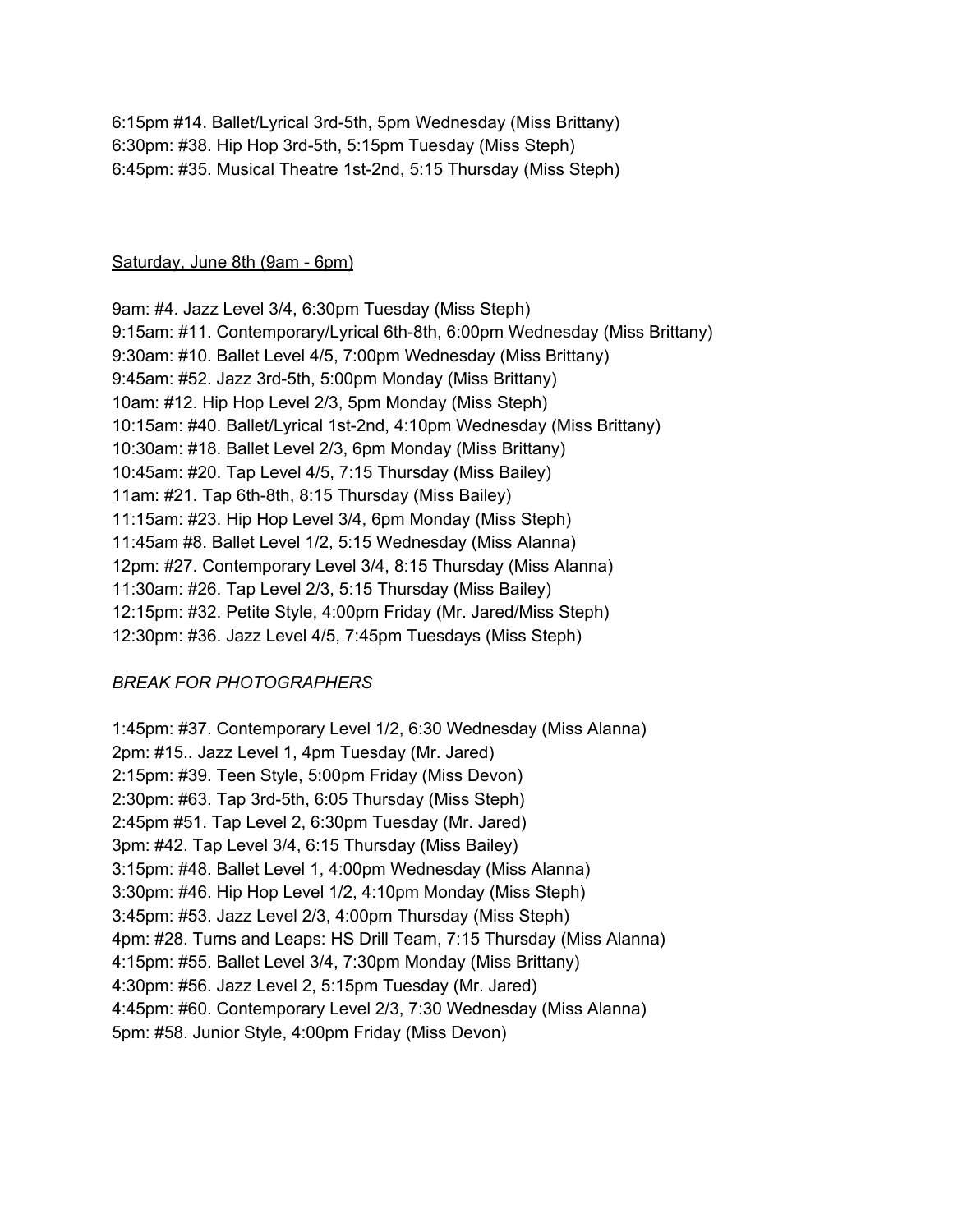## **PARENT VOLUNTEER INFORMATION**

Dress rehearsal and recital would not be possible without our wonderful parent volunteers! Due to the size of the facility, we are requiring that all 2Tu, Fairytale Dance, Pre-K Combo, Kinder Combo and 1st-2nd Grade Classes each have 2 parent volunteers. Our 3rd through 5th grade classes will be required to have 1 volunteer each. We will also need Lead Volunteers for both recitals. Lead Volunteers will be responsible for checking dancers in and out of the dressing room, assist with lining up dancers when they are called to the backstage area and monitoring the activities of the room. Please note that Parent Volunteers are volunteering for your dancer's set time on their Dress Rehearsal Day AND for their entire recital performance. (Recital #1 or Recital #2). Lead Volunteers for Recital #1 will need to be at dress rehearsal on both June 4th and 5th. Lead Volunteers for Recital #2 will need to be at dress rehearsal on June 6th.

Volunteers will NOT miss their dancer(s) performances during recital! You will have ample time, once dancers leave the dressing room to head backstage, to take a seat in the auditorium in a section that will be blocked off for parent volunteers to view their dancer's performance.

Below is the link to register as a volunteer through the parent portal. This link is also available on the recital page of the Sunshine Dance website.

## Parent Volunteers for Dress [Rehearsals](https://app.jackrabbitclass.com/regevent.asp?xID=3256234&orgid=530524&PortalSession=) and Recital 2019

Please select to login as an existing customer, add the registration to your cart, select your student, enter the parent's name and then select the class for which you want to volunteer or choose Lead Volunteer at the end of the list. Choose "check out now" and then accept the enrollment/continue to complete the registration.

## **DAY OF RECITAL INFORMATION**

*\*Please note that full hair, makeup (if applicable) and costume is required upon arrival the day of recital.*

Upon arrival at the MAC, dancers must be checked into their assigned dressing room (Parents will learn which dressing room at dress rehearsal). All dancers 2nd Grade and under require a parent to check them into and out of the dressing rooms on both dress rehearsal and performance day. This will be done with the lead volunteer assigned to your dancer's dressing room.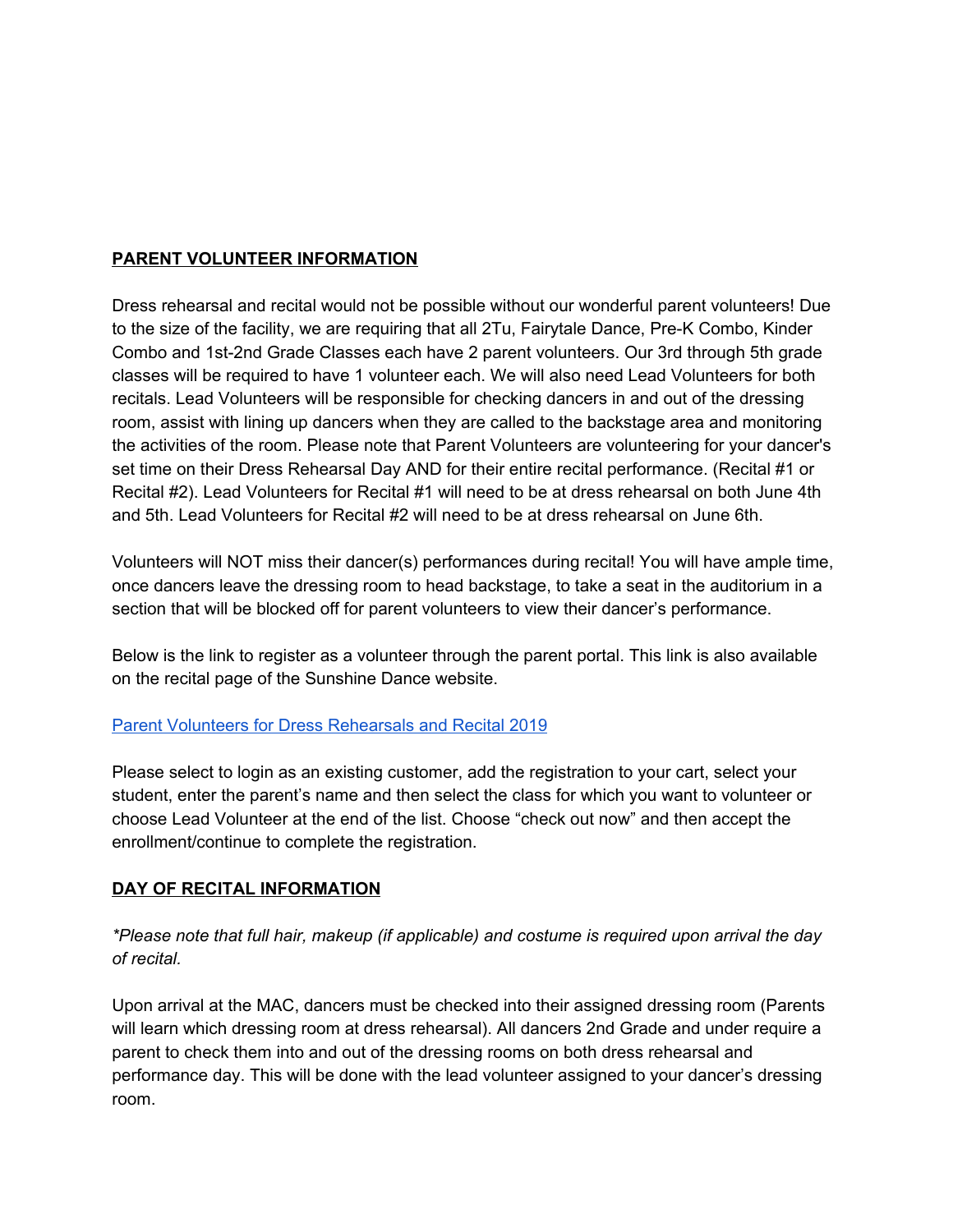Snacks and water are allowed in the dressing rooms. Please, no other drinks are allowed. We also recommend that you bring quiet activities such as coloring books and crayons, (Please, no markers that may stain costumes) books, quiet games, I-pad with headphones, etc. Televisions with a live stream of the recital performance are in each dressing room to allow the dancers and parent volunteers to watch the entire recital!

Admission to recital is free of charge and there are no tickets required. Parents are not permitted in the auditorium before doors open, 30 minutes before performance time. Seats are all general admission and are on a first come basis. There will be no saving of seats prior to the performance. This is a policy of the MAC and will be strictly enforced. If you will attend both recital performances, you will be required to exit the auditorium, with your belongings, after the first performance and re-enter for the second performance. This is a policy of the MAC and will be strictly enforced.

Parents with dancers in 2Tu Dance Classes will be required to exit the auditorium after their dancer's performance, check them out of the dressing room and return to the auditorium to enjoy the remainder of their recital. Parents with dancers in Fairytale Dance and Pre-K classes may choose to do the same but these dancers are welcome to remain in their assigned dressing room for the duration of the performance. Please remember that exiting and entering the auditorium during recital should be done between performance numbers so as not to disrupt other audience members.

After the recital performance, dancers 2nd Grade and under will require a parent to sign them out with the lead volunteer of their assigned dressing room. Dancers 3rd Grade and above will not require a parent, but also need to sign out.

## **AUDIENCE ETIQUETTE**

- If you must exit or enter the auditorium during the recital performance, please do so between performance numbers
- No photography of any kind may be used during dress rehearsal or the recital performance
- No video of any kind may be taken during the dress rehearsal or the recital performance (see video information below)
- No eating or drinking inside the auditorium
- Turn off cell phones during the performance

These are policies of the MAC and will be strictly enforced by their staff